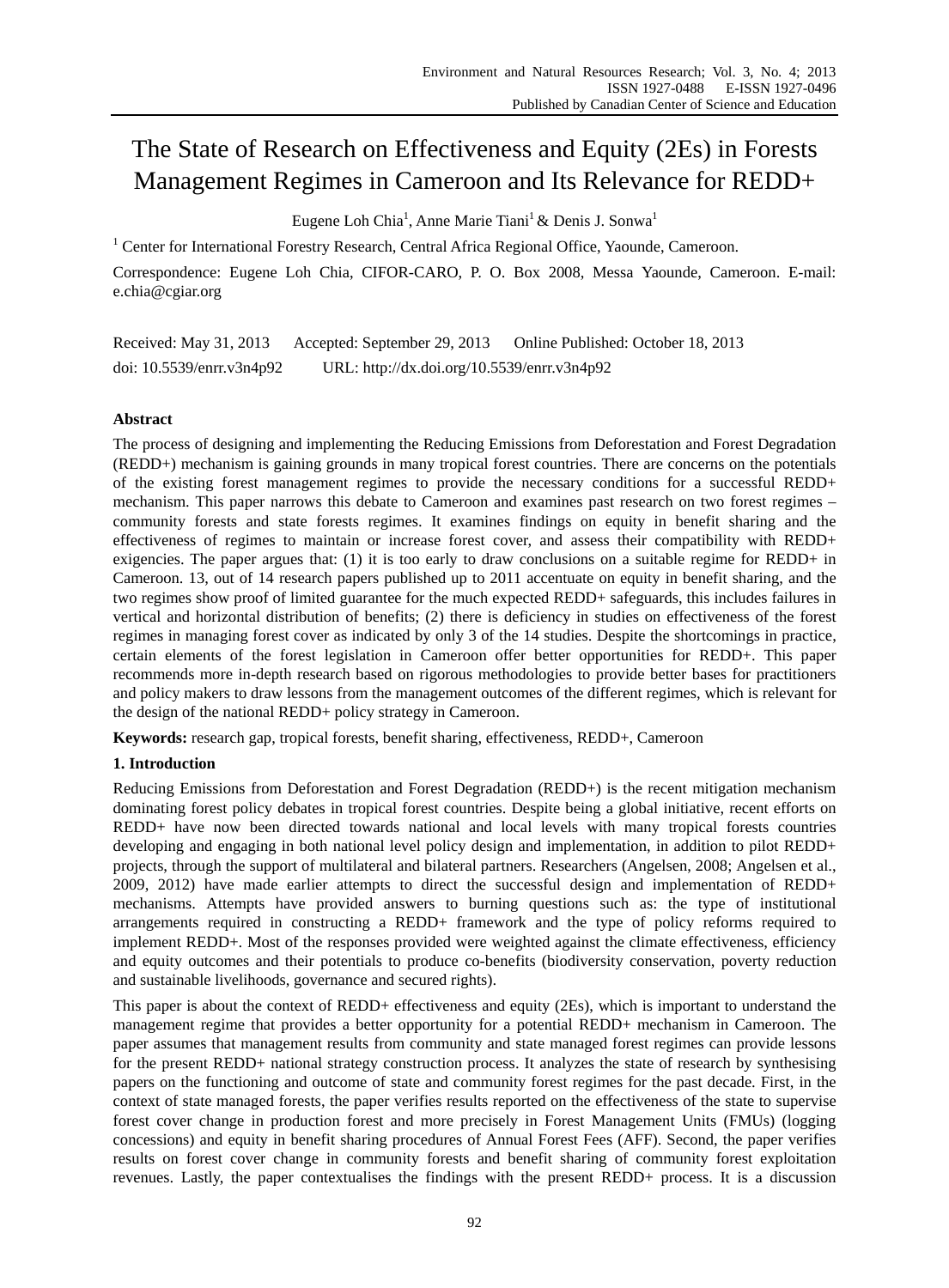relevant for the REDD+ process in Cameroon and the outcome of this analysis is also important for the other Congo Basin countries.

Lessons learned from previous payments for ecosystem services including the first generation REDD+ projects have opened and shaped global and national level debates on the social, ecological and governance issues surrounding the future of REDD+. Some relevant scholarships for learning include:

1) Social safeguards and co-benefits in REDD+ (Chhatre et al., 2012; Jagger, et al., 2012; Visseren-Hamakers et al., 2012; Richards & Panfil, 2011);

2) Lessons for effectiveness and efficiency in measuring, verifying and reporting forest cover and carbon stocks (Gupta et al., 2012; Palmer Fry, 2011; Maniatis & Mollicone, 2010; Asner, 2011; Herold & Skutsch, 2011);

3) Lessons for REDD+ governance and tenure (Visseren-Hamakers et al., 2012; Corbera & Schroeder, 2011; Murdiyarso et al., 2012; Gupta, 2012; Larson & Petkova, 2011; Awono et al., 2013; Larson et al., 2013);

4) Lessons for leakage and permanence in REDD+ (Atmadja &Verchot, 2011; Brown et al., 2000; Lasco et al., 2007; Murray et al., 2004);

5) Equality concerns in REDD+ (Börner et al., 2010; McDermott et al., 2012; Corbera et al., 2007b; Murdiyarso et al., 2012).

Nonetheless, the context and scale specificities of REDD+ design and implementation related to effectiveness and equity, leave many questions unanswered across countries engaging in REDD+. This is due to the differences in the design and implementation of governance structures in the management of forests and forests related sectors.

Cameroon is an important country for REDD+ (Somorin et al., 2013). It is one of the countries sharing the trans-boundary Congo basin forests which is second to the Amazon in carbon stock quantity containing about 56 741 million tonnes of forests carbon (Molua, 2012; Food and Agriculture Organisation (FAO), 2011). Sustainable forest management including afforestation and reforestation have the potential to conserve and increase carbon stocks, while deforestation, degradation and poor forests management increase(s) carbon emissions (Molua, 2012). According to the Cameroon Readiness Preparation Proposal (R-PP), drivers of deforestation include agriculture, illegal logging, industrial logging, mining, infrastructure and demographic pressure (MINEPDED, 2012). Epule et al. (2011) also used statistical models to demonstrate that population growth is the major driver of deforestation in Cameroon, followed by agriculture-arable production and permanent crop land, although illegal logging activities were not taken into account and might be responsible for annual change rates (-1.07 between 2005 and 2010) in the forest cover (Reboredo, 2013a). Moreover, Lawson &MacFaul (2010) concluded that despite considerable reductions in deforestation rates illegal logging represents between 22% and 35% in Cameroon.

The REDD+ process in Cameroon is led by the government through the Ministry of Environment, Nature Protection and Sustainable Development (MINEPDED), with technical and financial support from bilateral, multilateral organizations and non-governmental organizations. In Cameroon, as in other forested tropical countries that engage in REDD+, despite progress made in preparing the implementation of the R-PP and the designing of the national REDD+ strategy, so many questions still remain unanswered in terms of effectiveness and equity relating to Measurement Reporting and Verification (MRV), safeguards (governance, benefit sharing, poverty reduction and biodiversity). Providing answers to these questions - demand that barriers such as the multi-sectoral and multi-stakeholder nature of REDD+ be overcome and this further requires efficient collaboration, partnership and adequate institutional capacity (Somorin et al., 2013; Brown et al., 2011). In 2012, the R-PP of Cameroon was validated and an official partnership status with the United Nations collaborative program on REDD+ (UN-REDD) was accorded. The country is, thus, expected to benefit from the UN-REDD financial and technical support to national programmes, therefore, a clear vision for a national approach for REDD+ is crucial, taking into consideration existing challenges and opportunities of forest management regimes.

#### **2. An Overview of Forest Resource Regimes in Cameroon**

Forest management before the 1990s in Cameroon was characterized by a centralized system of management with the state having legal and hegemonic control over forest land with the rights of communities limited to user rights (Oyono et al., 2005; Oyono, 2005). Failures of the state authoritarian policies – injustice, marginalization, inequality, increase conflicts between stakeholders; declining contribution of forest sector to national economy and development; and growing threats to biodiversity (Assembe, 2006b; Ekoko, 1997, 2000), ushered in the 1990 forest policy reforms. The reform process lead to the 1994 forest law by presidential Decree No. 94/01 of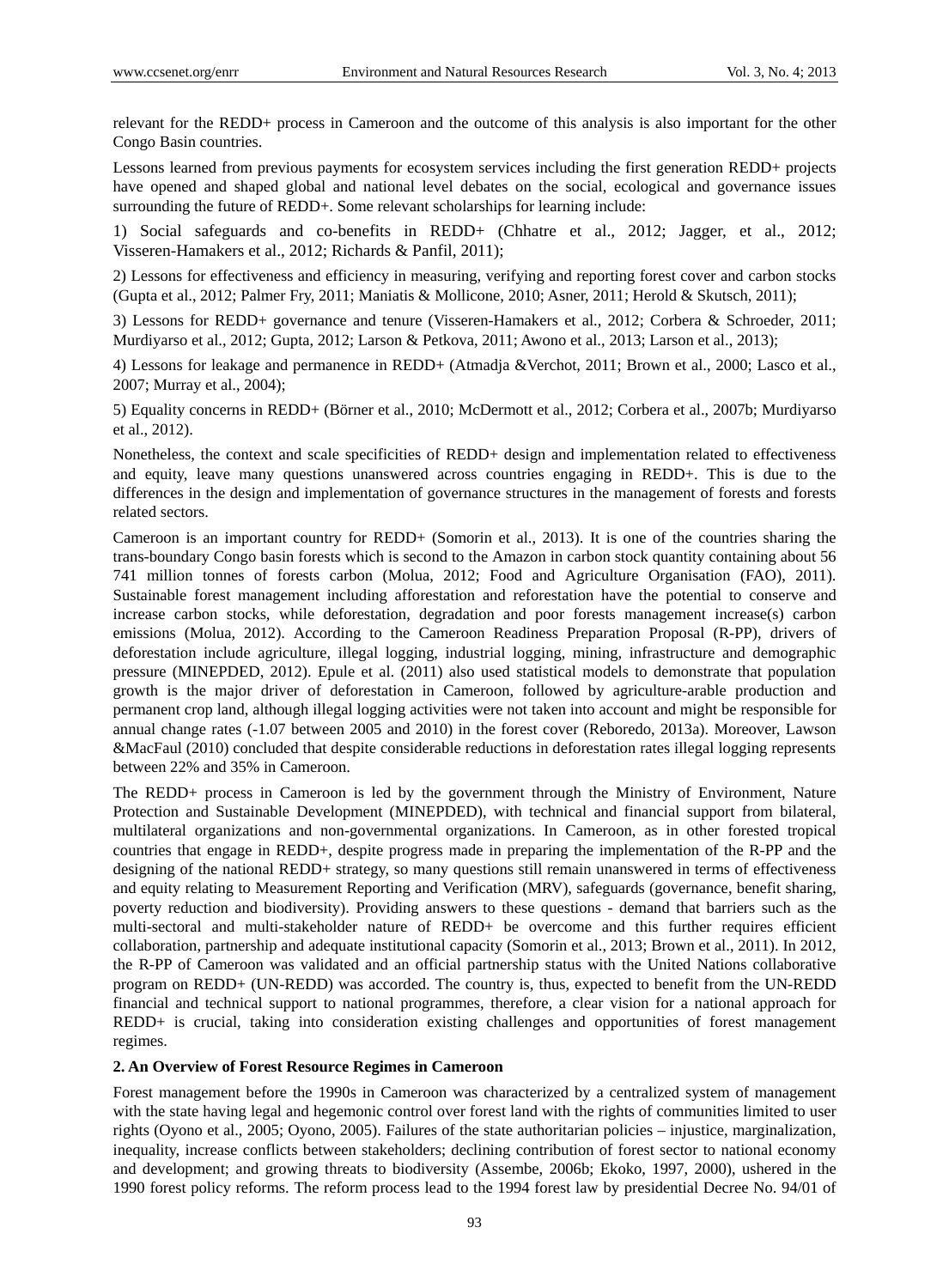20th January 1994 and its decree of implementation No. 95/531/PM of August 1995 (GOC, 1994 & 1995). This reform was aimed at promoting community participation in forest management; contribute to poverty reduction and the sustainable management of forests resources and biodiversity conservation (Oyono, 2007; Minang, 2007). The new forest law divided the National Forest Estate (NFE) into Permanent and Non-Permanent Forest Estates with different management entities (Tables 1  $\&$  2). The Production forest, precisely FMUs is the unit of study for state forest management, because it represents the largest surface area open for exploitation, and secondly, it is the entity that generates the greater share of forest revenues. Despite not being managed directly by the state, this paper assumes production forest as state managed forest because the state has responsibility to collect and distribute production forest exploitation revenues and also supervises forest cover change in production forest.



Figure 1. Map showing distribution of forests types in Cameroon (WRI, 2011)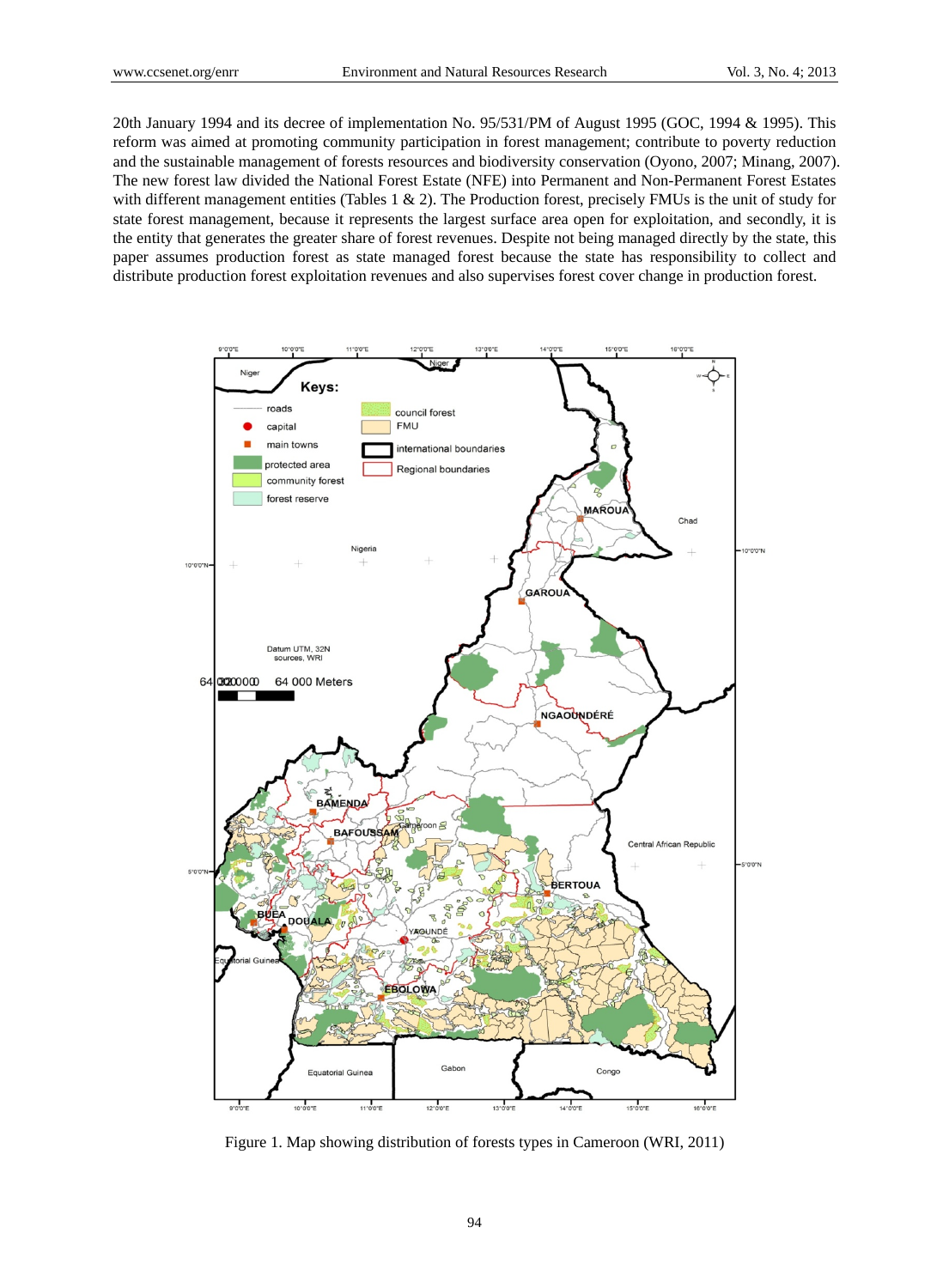## *2.1 The Permanent Forests Estate (PFE)*

The PFE is made up of production forests (FMUs, Forest Reserves), protected areas (national parks, wildlife reserves, sanctuaries and hunting zones) and council forests (GOC, 1994) (Table 1). Forest cover in the PFE is made up of 66% dense forest, 11% of mixed forest and 23% of less dominant forest vegetation areas (WRI, 2011).

|                        |     | ັ             |          |
|------------------------|-----|---------------|----------|
| <b>Forest Category</b> | No  | GIS area (ha) | % of NFE |
| Production forests     | 186 | 8,108,821     | 46       |
| Protected areas        | 86  | 7,397,581     | 42       |
| Council forests        | 34  | 827,285       | 6        |
| <b>Total PFE</b>       |     | 16,333,687    | 94       |

Table 1. Distribution of forest cover between forest management entities in the PFE in 2011

Source: WRI 2011.

The state through the Ministry of Forestry and Wildlife (MINFOF) is responsible for directing and managing all forest types in Cameroon with a mandate to ensure sustainable forest management and the distribution of benefits emanating from the exploitation of forest resources. According to Decree No. 95/53/PM of August 23 1995, production forests are areas located for sustainable and sustained harvesting of timber and other forests related products. The FMUs created in 1994, constitute the largest allocation of the production forests with areas not exceeding 200,000 ha allocated to timber exploitation companies for a period of 15 years through a bidding process upon submission and approval of a management plan (GOC, 1994 & 1995). However, companies can occupy one or more FMUs constituting forest concessions. Logging companies are required to map out the envisioned annual harvestable areas for the entire planned logging rotation in a given FMU. Furthermore, logging companies are also obliged to submit before the start of each year, an official annual harvestable area note detailing area, volume and the species to be harvested to MINFOF (WRI, 2011), to facilitate the monitoring of effective logging in forest concessions. Forest management plans were instituted as safeguards for the sustainable management of production forests (Cerutti et al., 2008). Concessions are viewed as a means of delivering services of public and collective interests through the association of private investment and public regulation (Karsenty et al., 2008).

According to the 1994 forest legislation, income generated as Annual Forest Fees (AFF) through access and exploitation rights is shared between the state, councils and communities living adjacent to forest exploitation units. The legislation stipulates that 10% of the 50% that goes to the councils where logging activities are carried out is allocated to the villages accommodating the logging companies (Oyono, 2005; Alemagi & Kozak, 2010). Fees were previously allocated in cash but they are presently allocated through community development projects (GOC, 1994, 1995; Cerutti et al., 2010).

#### *2.2 Non-Permanent Forest Estate (NPFE)*

The NPFE is made up of unclassified forests, community forests and private forests (Table 2). Community forest management regime in Cameroon emerged from the 1994 forest legislation and its accompanying decrees and circulars (GOC, 1995 & 1994). The decentralized forest management regime approach was aimed at promoting community participation in sustainable forest management and poverty reduction. This approach allowed communities to create a forest in the NPFE with a management plan agreed upon between communities and the forestry administration. Presently, community forests occupy about 6% of the NFE (WRI, 2011) and establishing a community forest is possible only in areas where communities have customary rights (Oyono et al., 2007) with the area not exceeding 5000 ha. The legislation further stipulates that village communities postulating for community forest must organize themselves into legal entities such as common initiative groups, associations or cooperatives (GOC, 1995). According to the community forest management unit of MINFOF, the creation of community forests involves: (i) public awareness and information campaigns at the level of the village; (ii) formation of a management entity; (iii) delimitation of future community forest; (iv) designation of community forest; (v) development of a simple management plan (vi) the approval of the simple management plan (v) and the signing of the management agreement. Once the management plan is signed, communities can commence management and exploitation with benefit flows going directly to the community. The management plan is to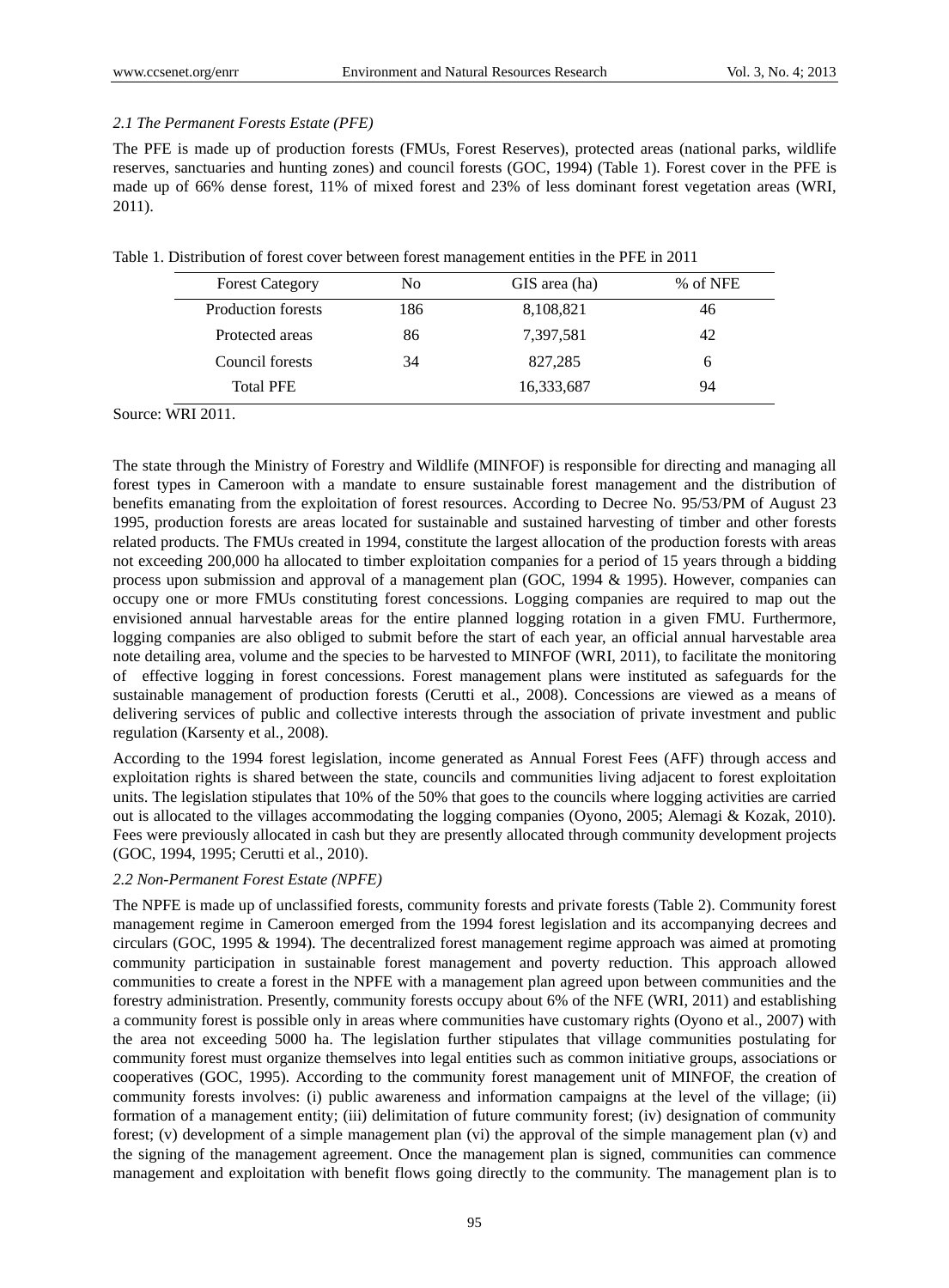ensure that communities maintain healthy forest(s) ecology through forest regeneration and conservation (MINFOF, 2009).

Table 2. Distribution of forest cover between forest management entities in the NPFE in 2011

| Category of forest                                 | N <sub>0</sub>           | GIS area (ha) | % of NFE       |
|----------------------------------------------------|--------------------------|---------------|----------------|
| Community forests with provisional management plan | 14                       | 50,036        |                |
| Community forests with simple management plan      | 103                      | 276,333       | 2              |
| Community forests with final management plan       | 184                      | 689,167       | $\overline{4}$ |
| Sub total                                          | 301                      | 1,015,536     | 6              |
| Sales of standing volume                           | 49                       | 114,042       |                |
| <b>Total NPFE</b>                                  | $\overline{\phantom{a}}$ | 1,129,578     | 6              |

Source: WRI 2011

The management agreement is signed for 5 years renewable over a period of 25 years and it is liable to suspension by the state if management is contrary to the agreed management plan (GOC, 1995). Community forest management regimes have existed for more than a decade in Cameroon and as one of the objectives of this paper, we seek to verify whether enough research has demonstrated the effectiveness of community forest management in terms of managing and maintaining forest cover and equality in benefit sharing.

#### **3. Study Approach and Methods**

## *3.1 Study Approach*

The study is based on the effectiveness and equity framework. The 2Es+ have been widely used in assessing the design and implementation of decision making and different policy interventions from the local, national and international levels. The outcome of these assessments has contributed in policy design in the different domains. Some authors have used this framework to assess governance and institutional processes in environmental decision making. It has also drawn much attention in climate change policy design and implementation (Füssel, 2007; Tol, 2001; Ikeme, 2003; Grasso, 2007). Research in forest ecosystem management has extensively used this framework in assessing successes and failures (Agrawal & Angelsen, 2009; Nebel et al., 2005; Corbera et al., 2007a, 2007b). This paper employs a direct and simple definition of the 2Es. Effectiveness depicts the capacity of a management system to actually maintain or increase forest cover and the ability of that system to ensure permanence. It also involves how the system influences motivation and its degree of exposure to corruption (Vatn et al., 2011). REDD+ payments depend on the ability of individuals, communities and countries to effectively reduce emissions through forest cover management. The ability of systems to keep forest standing is described as carbon effectiveness and in a typical REDD+ carbon effectiveness scenario, forest cover needs to be kept standing for a long period of time (Angelsen, 2008).

Literature on equity identifies two types – procedural equity and distributional equity. Procedural equity deals with decision making issues and distributional equity which this paper is limited to, addresses the distribution of benefits (McDermott et al., 2012). Distributional equity describes the distributional effects of a system (Vatn et al., 2011) and in this paper we identify production forests controlled by the state whose management have been tailored to logging companies (private sector) and community forest management as the systems, looking at how the distribution of benefits (financial gains from forest exploitation) have been working within these systems. It also explains the fair distribution of benefits to land use actors and the probable effects of management strategies on local and indigenous communities (Angelsen & Wertz-Kanounnikoff, 2008). Benefit sharing options include sharing between the state, regional, local governments and communities (vertical) and between communities, within communities and/or between households in a community (horizontal) (Pham et al., 2013). In a typical REDD+ equity scenario, forest management systems need to ensure that REDD+ payments and co-benefits are distributed in an equitable manner which benefits the poor (Angelsen, 2008).

# *3.2 Methods*

This paper examines studies on forests under state management and forests under community management to identify existing knowledge on forest cover management and equity in benefit sharing, which enabled us to see how research is needed to respond to emerging REDD+ implementation questions. The search for literature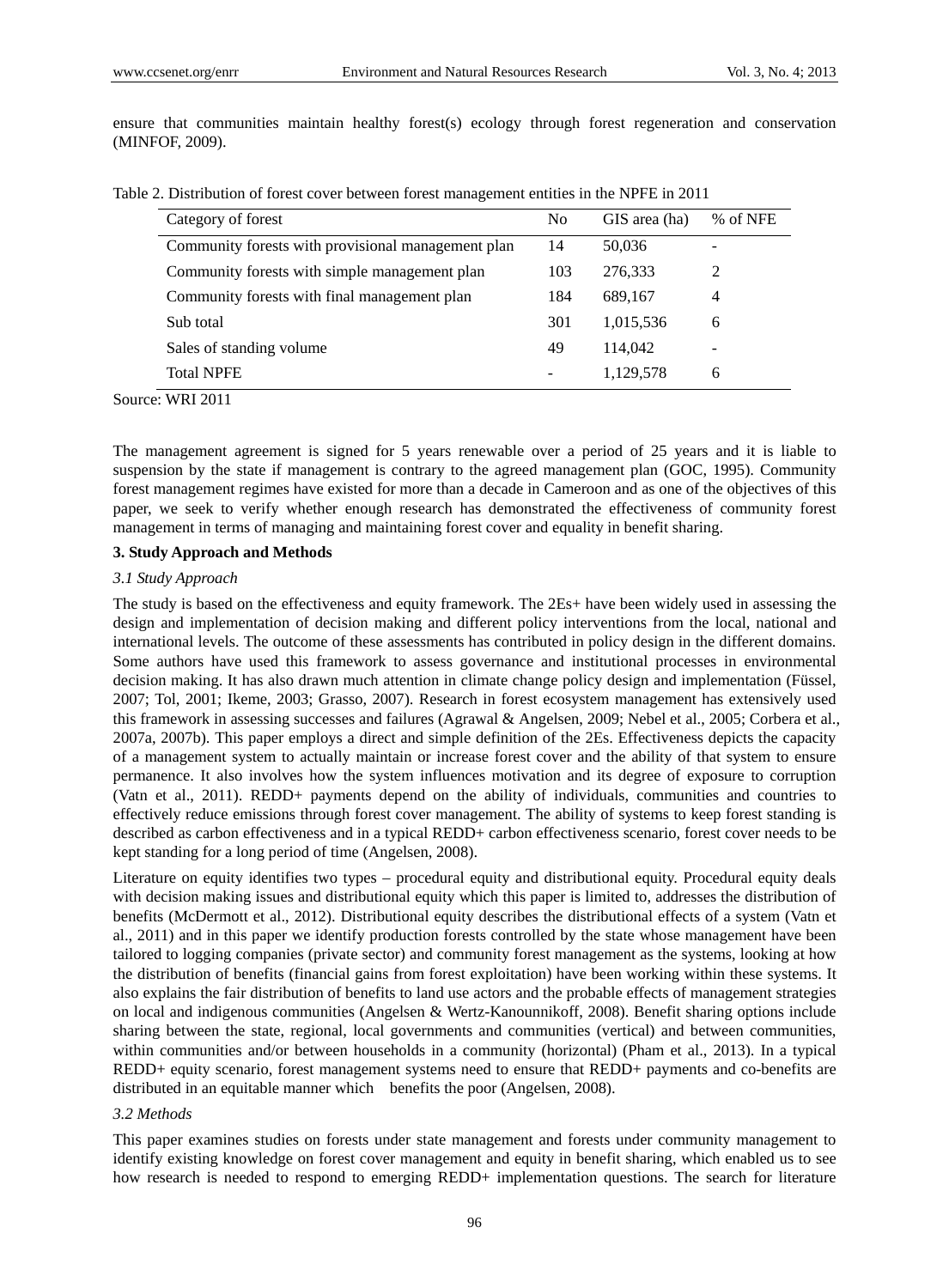followed author names and key words (e.g. decentralized forest management in Cameroon, community forest management, distribution of annual forest fees, corruption and governance in forest management in Cameroon, logging concessions and deforestation, benefit sharing etc) in Google, Google scholar and Web of Science. A huge number of studies were found, but only 14 peer review articles and working papers were relevant for the study (Table 3). Selection of the 14 papers was based on four conditions. First, research should fall between 2001 and 2012. This is the period that reveals the implementation of the 1994 forest legislation. Secondly, research should be original in nature. Thirdly, the research must highlight benefit sharing either in community forest management or the distribution of forest revenues by the state. Lastly, it was limited to research presenting results on the management of forest cover in both state and community managed forests.

For state managed forests, we restricted our observation to studies related to Forest Management Units (precisely logging concessions) looking at their ability to maintain or increase forests cover and equity in benefit sharing (vis-à-vis) the state and forest communities in and around logging concessions. Community forest examination was limited to studies on community's ability to maintain forest cover and benefit sharing within community forests. In each of the 14 studies, we examined particularly the methods employed in the study, findings and conclusions.

## **4. Results**

Table 3, shows the different studies and their conclusions regarding benefit sharing through the centralized forest management and community forest management systems, and the effectiveness of the management systems to maintain or increase forest cover. Most of the research employed a narrative approach in their studies and in the framework of the 2Es, equity in benefit sharing dominated research for the past decade (i.e. 12 of the 14 studies), as opposed to research on forest cover change (3 of the 14 studies) and vulnerability of management systems to corruption (9 of the 14 studies).

| Author/Year     | Analytical<br>tool | Corruption<br>in SM | Corruption<br>in CFM | Forests<br>cover SM | Forests<br>cover | Benefit<br>sharing | Benefit<br>sharing |
|-----------------|--------------------|---------------------|----------------------|---------------------|------------------|--------------------|--------------------|
|                 |                    |                     |                      |                     | <b>CFM</b>       | SM                 | <b>CFM</b>         |
| Mertens et al., | Econometric        |                     |                      | -                   |                  |                    |                    |
| 2001            | model              |                     |                      | $+$                 |                  |                    |                    |
| Begombe, 2003   | Narrative          |                     |                      |                     |                  |                    |                    |
|                 |                    |                     |                      |                     |                  |                    |                    |
| Oyono, 2004     | Narrative          |                     |                      |                     |                  |                    |                    |
| Oyono, 2005     | Narrative          |                     |                      |                     |                  |                    |                    |
| Oyono et al.,   | Narrative          |                     |                      |                     |                  |                    |                    |
| 2005            |                    |                     |                      |                     |                  |                    |                    |
| Assembe, 2006a  | Narrative          |                     |                      |                     |                  |                    |                    |
| Assembe, 2006b  | Narrative          |                     |                      |                     |                  |                    |                    |
| Cerruti and     | Narrative          |                     |                      |                     |                  |                    |                    |
| Tacconi, 2006   |                    |                     |                      |                     |                  |                    |                    |
| Oyono et al.,   | Narrative          |                     |                      |                     |                  |                    | $+$                |
| 2006            |                    |                     |                      |                     |                  |                    |                    |
| Cerutti et al., | Narrative          |                     |                      |                     |                  |                    |                    |
| 2008            |                    |                     |                      |                     |                  |                    |                    |
| Lescuyer, 2008  | Narrative          |                     |                      |                     |                  |                    |                    |
| Oyono et al.,   | Narrative          |                     |                      |                     |                  |                    |                    |
| 2009            |                    |                     |                      |                     |                  |                    |                    |
| Cerutti et al., | Narrative          |                     |                      |                     |                  |                    |                    |
| 2010            |                    |                     |                      |                     |                  |                    |                    |
| Ezzine de Blas, | Narrative          |                     |                      |                     |                  |                    |                    |
| 2011            |                    |                     |                      |                     |                  |                    |                    |

Table 3. Studies on the outcome of management systems on 2Es

CFM= Community Forest management, SM=State Management, -=negative outcome of management system, += positive outcome of management system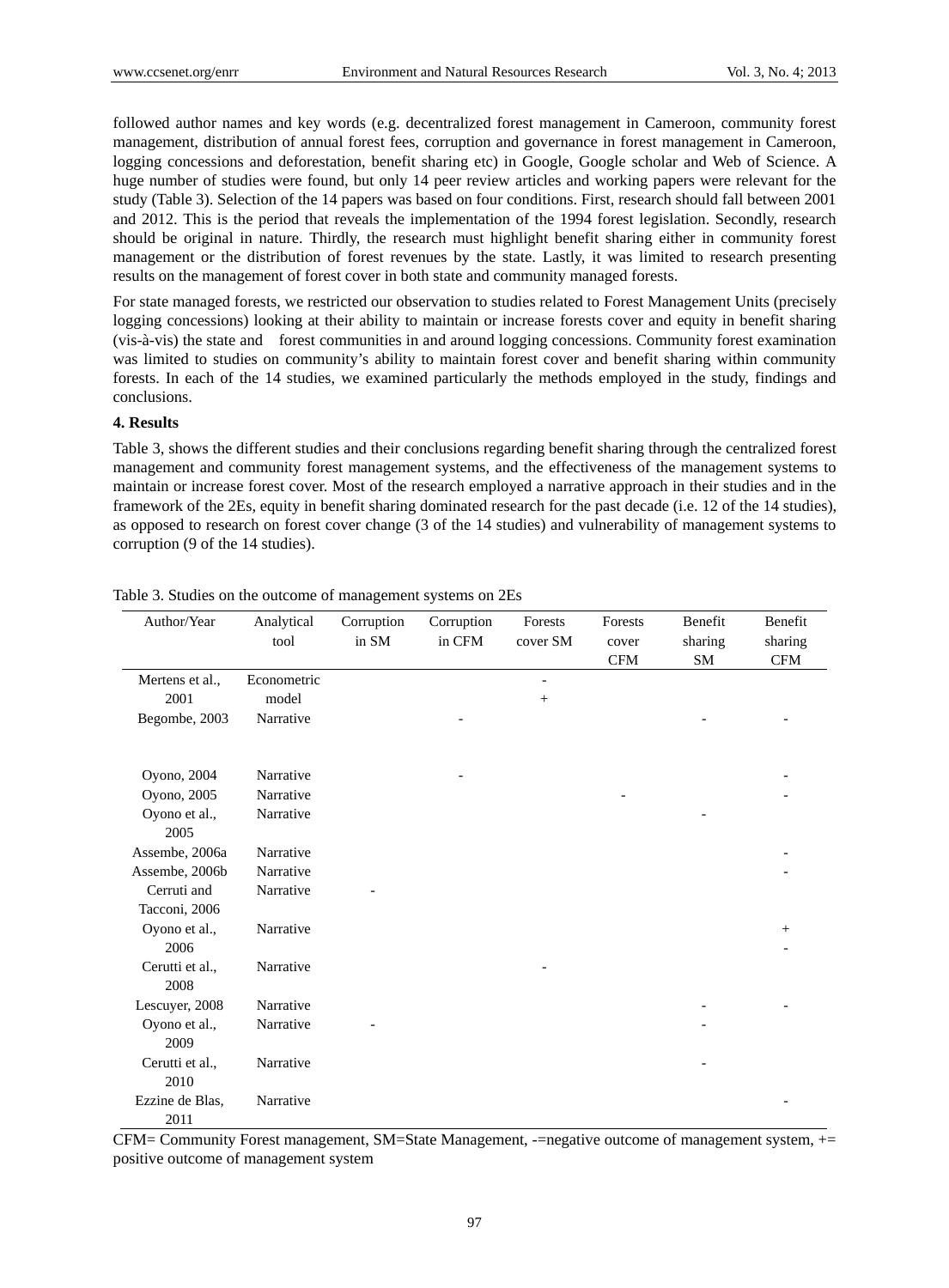#### *4.1 Distribution of Annual Forest Fees by the State*

The AFF is an area based forestry tax introduced as part of the 1994 Forest Law, with the objective to increase tax revenues and promote sustainable forest management. Revenue sharing was driven by a response to external pressure, tension and conflicts between communities and local councils on the one hand, and logging companies and the state on the other hand. Thus, AFF also had as objective to ameliorate local economic development, poverty reduction and conflict abatement in and around communities' adjacent logging concessions and the state (Morrison et al., 2009).

The findings of 5 of the 14 studies emphasise that benefit sharing process through the state is characterized by corruption, lack of transparency, lack of responsible management practices and proper safeguards for revenues allocated for rural development, poverty alleviation and livelihood support systems which is not a surprise when analysing the Index of Economic Freedom and Corruption Perception Index in Cameroon (Reboredo, 2013b). There is inconsistency between the amount of the AFF allocated to councils and communities declared at the central level and the amount which is actually received by councils and communities. In Mindourou local council area (East region) for example data from the state in 2004 indicated a transfer of 578 million CFA as the 40% allocated to the council, while the council acknowledged a transfer reported at 544 million CFA. Similar findings were reported in Gari Gombo Local Council area where the council acknowledged receiving 230 million CFA as opposed to 321 million CFA declared at the central level (Oyono et al., 2009). Oyono et al. (2009) further reported differences in the 10% AFF allocated to the villages around the Mindourou council area and noted that the amount spent on village development activities is far less than the amount supposedly allocated. Begombe (2003) also reported mismanagement and misappropriation of AFF in councils and villages in the Dimako and Yokadouma Sub-Division in the East Region. Cerutti et al. (2010) also reported embezzlement, mismanagement and governance failures in the distribution of AFF. Another study across nine communities in the forest belt of Cameroon, indicate that a considerable part of the AFF do not reach communities (Lescuyer et al., 2008). Another study in villages (Akok, Kaya and Koli Ngoumou) in the forest zone of Cameroon showed that the circulation of forest fees is characterised by inequality as the benefits are more profitable to 'forestry elites' than to local communities (Oyono et al., 2005).

#### *4.2 Forest Cover Change in FMUs - Logging Concessions*

For the past decade, very limited studies have presented findings on forest cover change in logging concessions. Results from logging concessions in the East region of Cameroon, indicate that logging activities induce forest cover change and in some parts of the study area, forest cover change increases with the value of forest rent (Mertens et al., 2001). Despite not related to logging concessions, studies using statistic models and remote sensing have reported interesting results on deforestation in Cameroon (Epule et al., 2011; Djoufack et al., 2103).

According to Cerutti et al. (2008), in 2006, about 68% of timber production in FMUs marginalized the improved harvesting system put in place by the 1994 forestry legal framework. The study concluded that the submission of management plans by logging entities is not a proof for improved forest management. However, the study was limited to a number of species rather than an overall evaluation of forest cover change within logging concessions. Two of the studies highlighted corruption malpractices in centralized forest management regarding the award of concessions (Oyono et al., 2009; Cerutti & Tacconi, 2006). One of the studies reported irregularities and corruption in the allocation of forest concessions and other timber exploitation titles and concluded that logging concessions acquired through corruption malpractices are vulnerable to unsustainable timber harvesting and deforestation (Cerutti & Tacconi, 2006).

#### *4.3 Benefit Sharing and Forest Cover Change in Community Forests*

Findings in benefit sharing in community forests were presented in 9 out of of the 14 studies (Table 3). Community forest revenues are generated through the exploitation of forest products with the responsibility of the community forest management committees to ensure equitable distribution. The key findings indicate that the distribution of parafiscal and community forests' revenues is surrounded by corruption, lack of accountability, transparency, elite capture and confiscation of community forest revenues and parafiscal compensations. It stresses that many community forests appears to belong to external elites and village chiefs (Oyono, 2005; Begombe, 2003). The aspect of elite capture and domination by village chiefs in benefit sharing was reported by other studies in parts of the South, East and North West Regions of Cameroon (Oyono, 2004). Similar studies indicate that most of community forest net benefits are distributed among specific actors and interest groups and only a small percent invested in collective community development (Ezzine de Blas et al., 2011). Some authors highlight inequalities in the distribution of financial revenues from logging operations in some community forests with a great share allocated to one ethnic group (Bantus) than the other (Baka-Pygmies) (Assembe,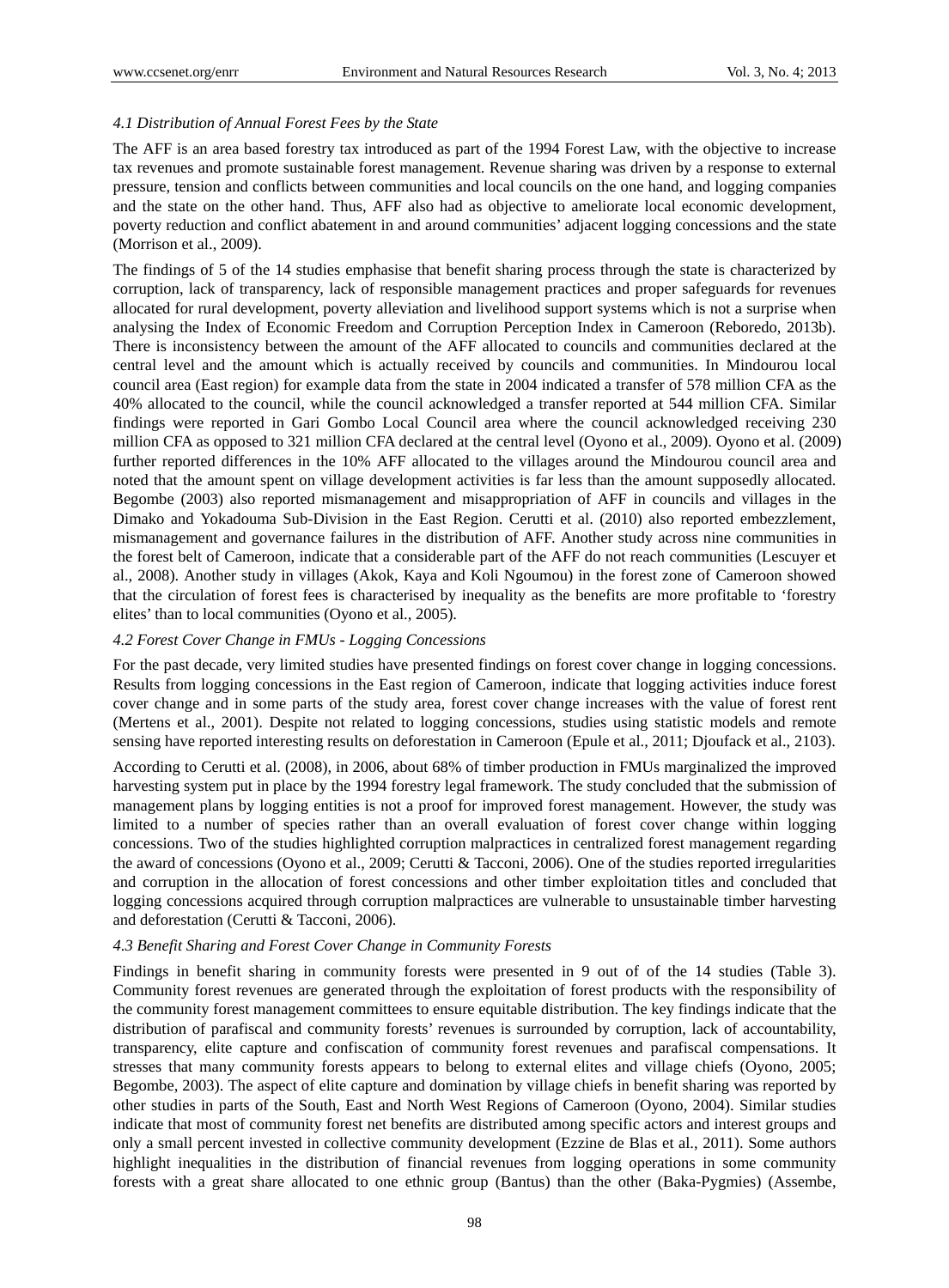2006a). In the Kongo community forest area in the East Region, Assembe (2006b) also reported inequality in the distribution of community forest revenues. On the other hand, other studies indicate that some community forests show positive governance outcomes in the management of community forests' revenues and parafiscal compensations (Oyono et al., 2006). Six of the studies, present findings that reveal corrupt practices in community forests management (Table 3).

Limited studies have reported the impact of community management on forest cover change in community managed forests. The study by Oyono (2004) and Oyono et al., (2005) indicate that institutional and governance failures in community forest management resulted to forest ecosystem degradation. However, the study is based on broad theoretical assumptions and.lacks enough demonstration to support its findings,

#### **5. Discussion**

The construction of the REDD+ mechanism is raising so much concern about its ability to promote sustainability goals such as biodiversity conservation, sustainable use of forests and better livelihoods for local communities and indigenous people (Chhatre et al., 2012). To respond to these concerns, different carbon conservation initiatives are designing 'safeguards' to avoid harm to ecosystem values and local communities (Visseren-Hamakers et al., 2012). In addition to the safeguards of the United Nations Framework Conventions on Climate Change (UNFCCC), other REDD+ initiatives are designing their own safeguards, such as the World Bank Forests Carbon Partnership Facility (FCPF), UN-REDD and other carbon certification schemes (Visseren-Hamakers et al., 2012). However, all the initiatives stress a need for broader environmental and social issues in the design and implementation of REDD+ such as better livelihoods, poverty reduction, governance and rights of local communities. The social dimensions of equity are relevant for social safeguards (Visseren-Hamakers et al., 2012) which agree with the Triple Bottom Line concept (TBL) of Elkington (1997) where sustainability must be assured by both social and environmental responsibilities of governments and businesses. Furthermore, the three P's of the TBL concept (people, planet and profit) are not antagonistic – they might combine and be the goal of governments, enterprises and non-profit organizations (Reboredo, 2013b).

State management of forests in Cameroon, depict centralized forest management. Centralized forests management can protect forest and enhance re-growth, though it requires expensive implementation. According to Karsenty (2008), state forests' management through logging concessions can promote sustainable forests management if accompanied by specific measures. Furthermore, centralized approach to REDD+ is relevant to handle leakage, guarantee permanence, and provide reliable monitoring, reporting and verification (Phelps et al., 2010). Critics of centralized forests' management highlight that based on previous management results, centralized forest management will not be able to deliver for REDD+, unless issues such as tenure, benefit sharing and local engagement are seriously taken into consideration (Phelps et al., 2010). According to other scholars, community forests' management schemes have the potentials of avoiding deforestation and the restoration of forest cover and forest density. They also provide avenues for reducing forest carbon emissions and sustainable rural development (Klooster & Masera, 2000). Success stories from decades of community forests' management can provide insights for better REDD+ design and implementation because of greater community participation and buy-in, which increases the 2Es (Agrawal & Angelsen, 2009) .

# *5.1 Forest Regimes and Equity in Benefit Sharing*

Matching these positions to the Cameroon experience and drawing on existing studies identified by this paper, it shows that centralized forest management and community forest management systems offer limited opportunities for REDD+, as they marginalize the social safeguards related to equity in benefit sharing. However, on paper, the forest legislation demonstrates rational mechanisms for distributing AFF and revenues in community forest. The distributional equity findings in centralized forest management indicate flaws which do not fit the present REDD+ prerequisites because financial flows from REDD+ might not reach communities leading to limited social benefits. The State is failing in its responsibilities to distribute equitably the AFF generated from forest logging concessions to local governments and communities. In the context of REDD+, such a scenario can possibly fuel non-permanence. Larson (2011) affirms that equity issues are liable to isolate forest based communities, which might increase conflicts and undermine forest carbon emission reductions.

On the other hand, community forests as well do not provide suitable atmosphere for social benefits and poverty reduction. The domination of local chiefs and external elites, signify that chiefs and other lead factions in communities might engage in carbon deals without proper benefit sharing for communities. Limited benefits for communities are a disincentive for household participation in initiatives such as carbon conservation. In Nepal for example, the willingness of the communities to participate in conservation schemes is driven by the pay-back they receive. A substantial share of financial flow from the exploitation of their community forest is spent on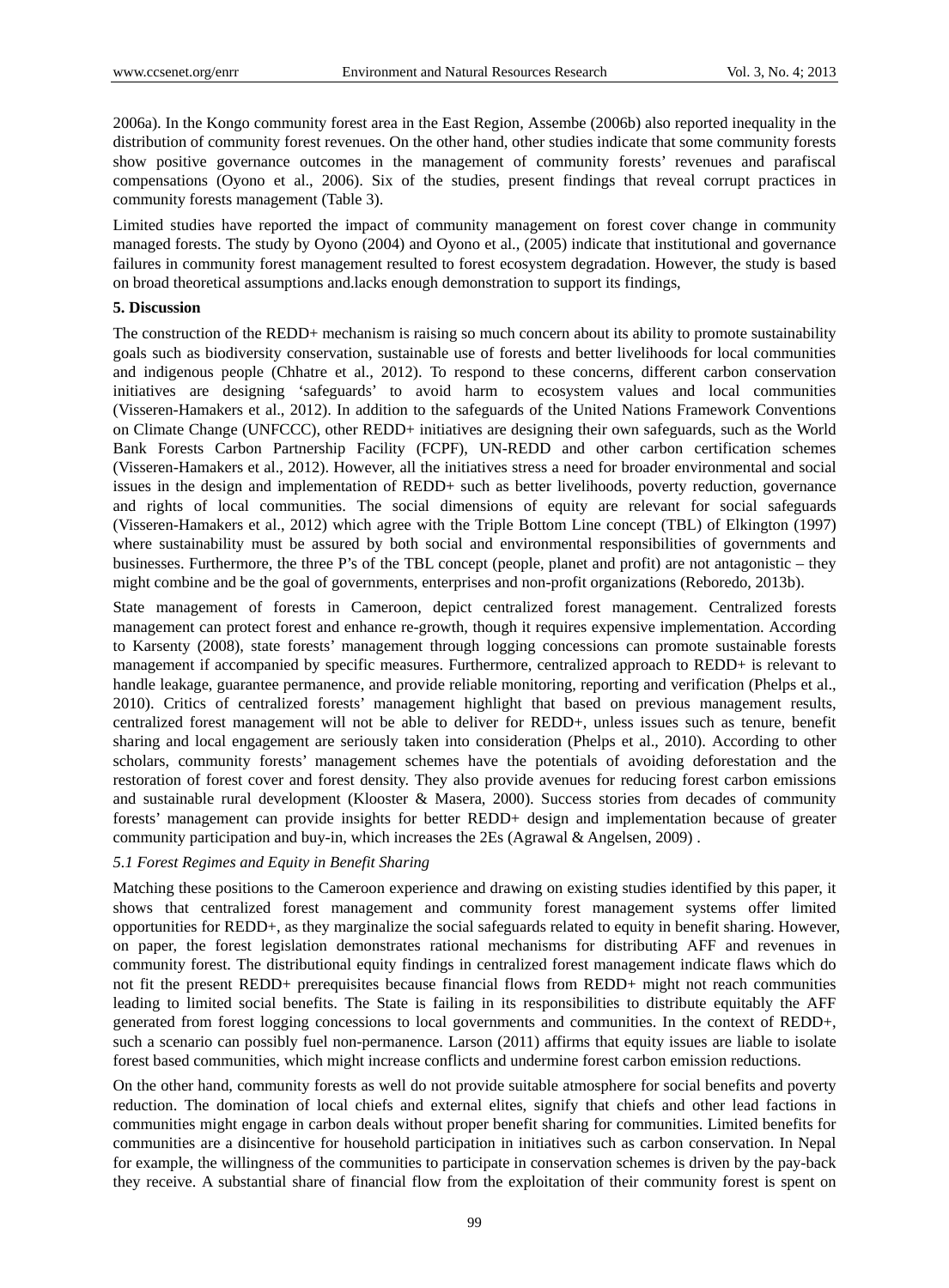community education and health infrastructure (Murdiyarso & Skutsch, 2006). In the humid forest zone of Cameroon, the willingness of communities to participate and engage in carbon conservation initiatives is determined by factors linked directly and indirectly to their livelihood and poverty reduction strategies (Chia et al., 2013).

Despite the failures identified in the sharing of forest exploitation benefits, there exist institutional mechanisms to guarantee the equitable distribution of revenues geared towards poverty reduction and rural development, reduced inequality, conflict abatement and better participation. The AFF revenue collection and sharing system were put in place by the 1994 forest legislation to make certain the equitable distribution of forest revenues (GoC, 1994). In this light, with proper implementation, monitoring and the safeguarding of these approaches, the vertical benefit sharing exigencies of REDD+ can be achieved. Morrison et al. (2009) provided recommendations for improving the AFF revenue sharing system's capacity to achieve the poverty reduction objectives of forest management. These recommendations which are relevant for constructing and implementing a REDD+ benefit sharing mechanism includes: (i) the allocation of human and financial resources to build and ensure efficient, transparent, monitoring, local participation and accountability mechanisms as well as capacity building at all levels to implement these mechanisms; (ii) the involvement of actors such as civil society organisations and the legislative arm of the government as an ombudsman for villages with complaints of AFF mismanagement, investigate and sanction the misuse of AFF funds at the council and village levels (Morrison et al., 2009; Epule et al., 2013).

For the case of benefit sharing between communities and in communities, the legislation has as objectives to enhance community participation both in terms of management and the sharing of benefits (Oyono et al., 2007). In this context, measures are required to monitor and ensure the implementation of the social objectives of community forest simple management plans regarding participation, poverty reduction and community development. This is pertinent for ensuring permanence and carbon effectiveness in community level REDD+ initiatives.

#### *5.2 Carbon Effectiveness in Forest Regimes*

The design and implementation of  $REDD+$  is not limited to social safeguards. It has a carbon conservation component through forest cover management. Very limited research in Cameroon has demonstrated the outcome of forest cover management in both centralized forest management and community forest management. This makes it difficult to assess the implication of forest management experiences for the design and implementation of REDD+. Theoretically, decentralized forest models have potentials of conserving forests; however, the experience of governance constraints in tropical forest countries makes the successful implementation of these models for effective forest conservation difficult (Tacconi, 2007). Research in different forest countries has shown that selective and sustainable logging has limited impacts on forest cover and biodiversity conservation (Putz et al., 2012; Gibson et al., 2011). The implementation of reduced impact logging techniques has produced mixed results, and some have been described to influence topography and the landscape characteristics (Putz et al., 2008). In Northwest Gabon, the assessment of the consequences of reduced impact logging indicates that with well designed harvest planning, worker training and low logging intensities, substantial carbon stocks and tree species can be preserved (Medjibe et al., 2011). The lessons on methods employed to carry out these studies can be replicated in Cameroon and other parts of the Congo Basin area in general. Research results from the recent Centre for International Forestry Research—FORAFAMA project will strengthen scientific evidence on the impact of logging activities on forest carbon which is relevant if REDD+ is to be implemented properly. The project assumes that logging concessions can be an integral part of REDD+, and assesses forest cover change in logging concessions and comparing them with other types of land management such as protected areas, community forests and unclassified forests.

Another important challenge of centralized forest management in the context of effectiveness in managing forest cover is corruption. Bribery during the award of logging concessions, contributes to degradation by increasing logging cost, thus, pushing logging companies to overharvest in order to recover the cost of bribes (Richards et al., 2003). This is a snapshot of centralized forest management in Cameroon as reported by Cerruti et al. (2008) in which logging titles were not awarded to the most technically competent logging companies.

Regardless of the limited research on forest cover change which is relevant for carbon effectiveness, the 1994 forest law had as objective to enhance biodiversity conservation and sustainable forests management (Minang et al., 2007). For FMUs, the forest legislation requires logging companies through their management plans to reduce forest degradation and enhance sustainable forests' management. For each year of operation, the forest administration validates the operational plan of logging companies containing species to be harvested and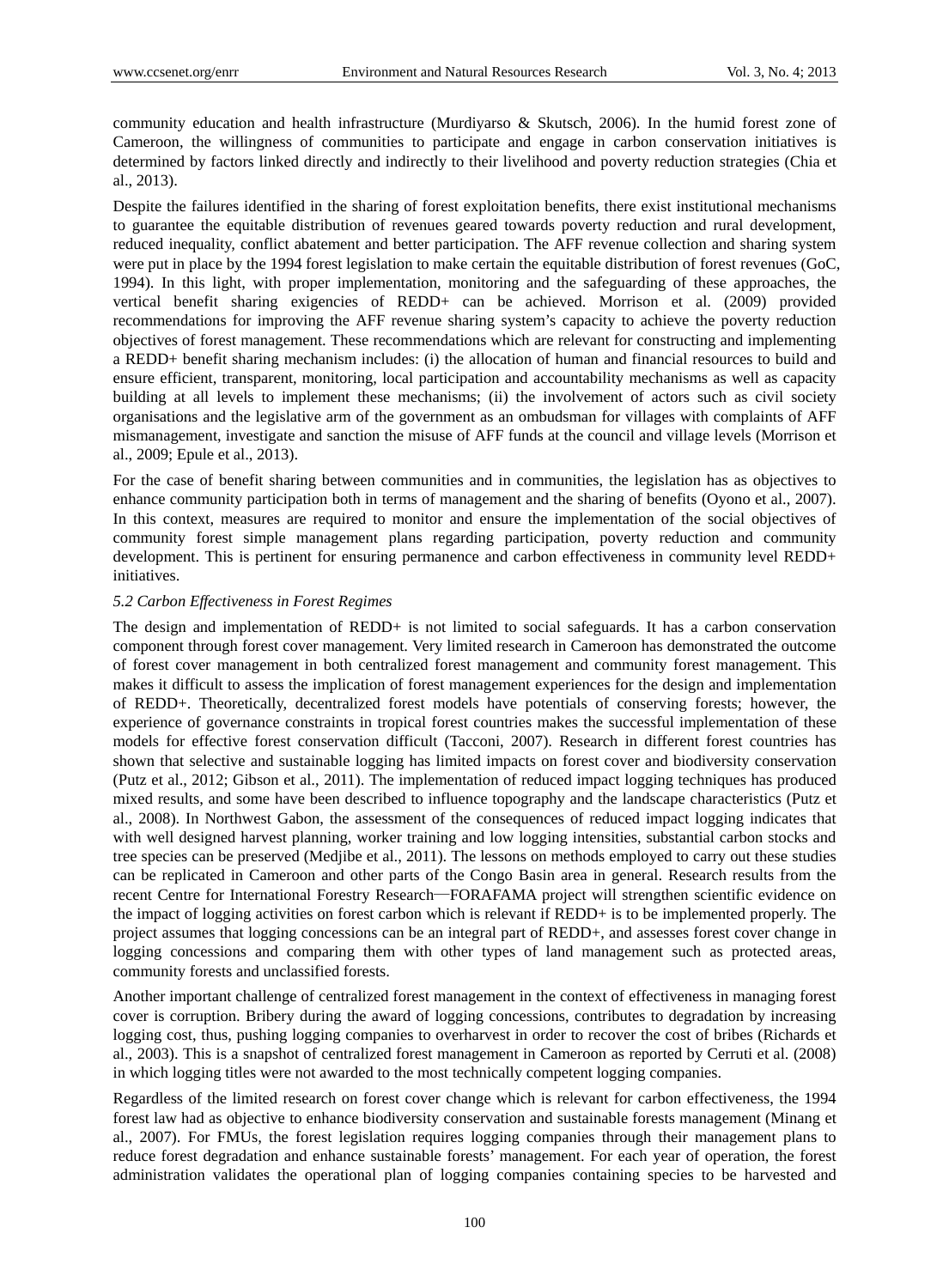harvesting techniques. This is also the case with community forest entities in which through their simple management plans are required to enhance biodiversity conservation and sustainable forest management through afforestation, reforestation and conservation. Community forest entities need to demonstrate yearly with the approval of the forest administration, their ability to minimise risks on forest cover change and biodiversity conservation. In the two cases, implementation and monitoring are relevant. Thus, ensuring the strict implementation of the forest ecosystem management plan agreements both for logging concessions and community forest is a situation which is beneficial for REDD+ carbon effectiveness.

#### **6. Conclusion**

Cameroon is in the process of designing its national REDD+ strategy. However, based on research outcomes of the two forests' management regimes, it is too early to make conclusions on which of them better fits REDD+. In the context of the 2Es, studies have much swayed on equity in benefit sharing with both state and community management regimes producing poor results. On carbon effectiveness, research is limited on forest cover change in forests managed by the state through logging concessions and community forests. With so much REDD+ hinging on carbon measurement and accounting, it is urgent to have field based research on forests land use, actors, their activities and motivations, which are relevant for understanding the processes of leakage and permanence. More in-depth research with rigorous methods is needed to generate knowledge and information on forest cover change both in logging concessions and other state managed forests and community forests to better and positively influence and avoid premature conclusions by policy makers and practitioners in the REDD+ strategy in Cameroon.

However, there is urgent need to strengthen the governance of the forest revenue distribution systems and the monitoring of forest cover change, in case the present national REDD+ architecture hopes to build on existing forest governance structures.

#### **Acknowledgements**

The authors will like to thank the two anonymous reviewers and the editor for their comments which has greatly improved the quality of the paper. The paper has been produced as part of component 2 on research and knowledge gaps in the Congo Basin Forest and Climate Change Adaptation and Mitigation (COBAM) project, implemented by CIFOR and funded by the AfDB and CEEAC through the COMIFAC-PACEBCo program. The views expressed in this paper remain those of the authors and not of the donors or the affiliated organizations.

# **References**

- Agrawal, A., & Angelsen, A. (2009). Using community forest management to achieve REDD+ goals. In A. Angelsen, M. Brockhaus, M. Kanninen, E. Sills, W. D. Sunderlin, & S. Wertz-Kanounnikoff (Eds.), *Realising REDD+: National strategy and policy options*. Bogor, Indonesia: CIFOR.
- Alemagi, D., & Kozak, R. A. (2010). Illegal logging in Cameroon: Causes and the path forward. *Forest Policy and Economics, 12*, 554-561. http://dx.doi.org/10.1016/j.forpol.2010.07.008
- Angelsen, A. (2008). *Moving ahead with REDD: issues, options and implications*. Bogor, Indonesia: Center for International Forestry Research (CIFOR).
- Angelsen, A., & Wertz-Kanounnikoff, S. (2008). What are the key design issues for REDD and the criteria for assessing options? In A. AGELSEN (Ed.), *Moving ahead with REDD: Issues, options and implications*. Bogor, Indonesia: CIFOR.
- Angelsen, A., Brockhaus, M., Kanninen, M., Sills, E., Sunderlin, W. D., & Wertz-Kanounnikoff, S. (2009). *Realising REDD+: national strategy and policy options*. Bogor, Indonesia: Center for International Forestry Research (CIFOR).
- Angelsen, A., Brockhaus, M., Sunderlin, W. D., & Verchot, L. V. (2012). *Analysing REDD+: Challenges and Choices*. Bogor, Indonesia: Center for International Forestry Research (CIFOR).
- Asner, G. P. (2011). Painting the world REDD: addressing scientific barriers to monitoring emissions from tropical forests. *Environmental Research Letters, 6*, 021002. http://dx.doi.org/10.1088/1748-9326/6/2/021002
- Assembe, M. S. (2006a). Decentralized forest resources and access of minorities to environmental justice: an analysis of the case of the Baka in southern Cameroon. *International Journal of Environmental Studies, 65*, 681-689. http://dx.doi.org/10.1080/00207230600963825
- Assembe, M. S. (2006b). Forestry income management and poverty reduction: empirical findings from Kongo,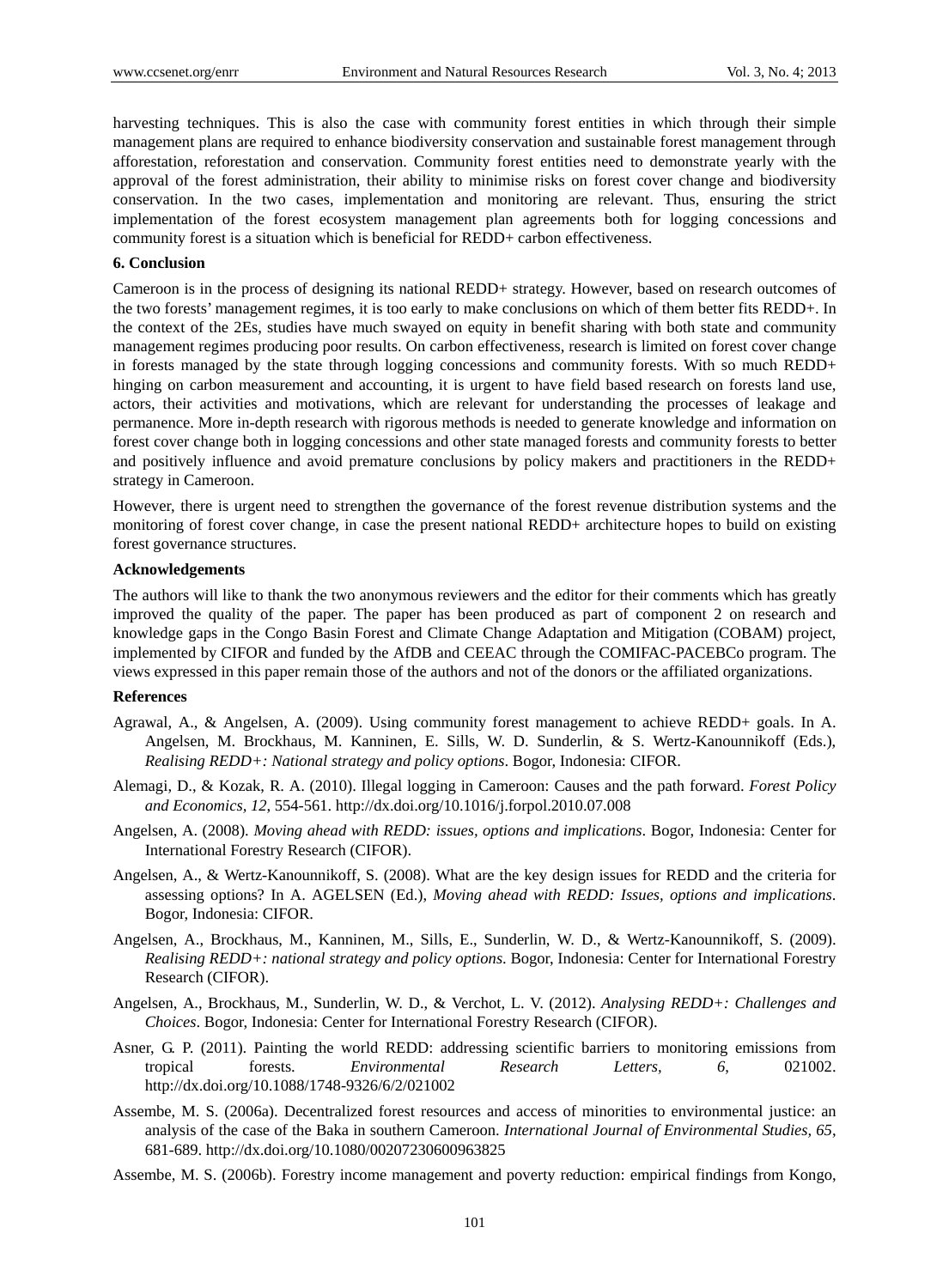Cameroon. *Development in Practice, 16*, 68-73. http://dx.doi.org/10.1080/09614520500450867

- Atmadja, S., & Verchot, L. V. (2011). A review of the state of research, policies and strategies in addressing leakage from reducing emissions from deforestation and forest degradation (REDD*+*)*. Mitigation and Adaptation Strategies for Global Change, 17*, 311-336. http://dx.doi.org/10.1007/s11027-011-9328-4
- Awono, A., Somorin, O. A., Eba'a Atyi, R., & Levang, P. (2013). Tenure and participation in local REDD+ projects: Insights from southern Cameroon. *Environmental Science & Policy.* (*In Press*.) http://dx.doi.org/10.1016/j.envsci.2013.01.017
- Begombe, P. (2003). *The Decentralized Forestry Taxation System in Cameroon: Local Management and State Logic*. Working Paper No. 10. Washington D.C: World Resource Institute.
- Börner, J., Wunder, S., Wertz-Kanounnikoff, S., Tito, M. R., Pereira, L., & Nascimento, N. (2010). Direct conservation payments in the Brazilian Amazon: Scope and equity implications. *Ecological Economics, 69*, 1272-1282. http://dx.doi.org/10.1016/j.ecolecon.2009.11.003
- Brown, S., Burnham, M., Delaney, M., Powell, M., Vaca, R., & Moreno, A. (2000). Issues and challenges for forest-based carbon-offset projects: A case study of the Noel Kempff climate action project in Bolivia. *Mitigation and Adaptation Strategies for Global Change, 5*, 99-121. http://dx.doi.org/10.1023/A:1009620903231
- Cerutti, P. O., & Tacconi, L. (2006). *Forests, Illegality, and Livelihoods in Cameroon*. Working Paper Bogor. Center for International Forestry Research (CIFOR).
- Cerutti, P. O., Lescuyer, G., Assembe Mvondo, S., & Tacconi, L. (2010). The challenges of redistributing forest-related monetary benefits to local governments: a decade of logging area fees in Cameroon. *International Forestry Review, 12*, 130-138. http://dx.doi.org/10.1505/ifor.12.2.130
- Cerutti, P. O., Nasi, R., & Tacconi, L. (2008). Sustainable Forest Management in Cameroon Needs More than Approved Forest Management Plans. *Ecology and Society, 13*(2), 36. Retrieved from http://www.ecologyandsociety.org/vol13/iss2/art36/
- Chhatre, A., Lakhanpal, S., Larson, A. M., Nelson, F., Ojha, H., & Rao, J. (2012). Social safeguards and co-benefits in REDD+: a review of the adjacent possible. *Current Opinion in Environmental Sustainability, 4*, 654-660. http://dx.doi.org/10.1016/j.cosust.2012.08.006
- Chia, E. L., Somorin, O. A., Sonwa, D. J., & Tiani, A. M. (2013). Local vulnerability, Forest communities and Forest-carbon conservation: case of southern Cameroon. *International Journal of Biodiversity and Conservation, 5*, 498-507.
- Corbera, E., & Schroeder, H. (2011). Governing and implementing REDD+. *Environmental Science & Policy, 14*, 89-99. http://dx.doi.org/10.1016/j.envsci.2010.11.002
- Corbera, E., Brown, K., & Adger, W. N. (2007a). The Equity and Legitimacy of Markets for Ecosystem Services. *Development and Change, 38*, 587-613. http://dx.doi.org/10.1111/j.1467-7660.2007.00425.x
- Corbera, E., Kosoy, N., & Martínez Tuna, M. (2007b). Equity implications of marketing ecosystem services in protected areas and rural communities: Case studies from Meso-America. *Global Environmental Change, 17*, 365-380. http://dx.doi.org/10.1016/j.gloenvcha.2006.12.005
- Djoufack, V., Fontaine, B., Martiny, N., & Tsaléfac, M. (2012). Climatic and demographic determinants of vegetation cover in northern Cameroon. *International Journal of Remote Sensing, 33*, 6904-6926. http://dx.doi.org/10.1080/01431161.2012.693968
- Ekoko, F. (1997). The Political Economy of the 1994 Cameroon Forest Law. *Working Paper No.3*. Yaoundé: CIFOR.
- Ekoko, F. (2000). Balancing Politics, Economics and Conservation: The Case of the Cameroon Forestry Law Reform. *Development and Change, 31*, 131-154. http://dx.doi.org /10.1111/1467-7660.00149
- Elkington, J. (1997). *Cannibals with forks: the Triple Bottom Line of 21st Century Business*. Oxford: Capstone Publishing Ltd..
- Epule, E. T., Peng, C., Lepage, L., & Chen, Z. (2011). Forest loss triggers in Cameroon: A quantitative assessment using multiple linear regression approach. *Journal of Geography and Geology, 3*, 30-41. http://dx.doi.org/10.5539/jgg.v3n1p30
- Epule, T.E., Peng, C., Lepage, L., & Chen, Z. (2013). Policy options towards deforestation reduction in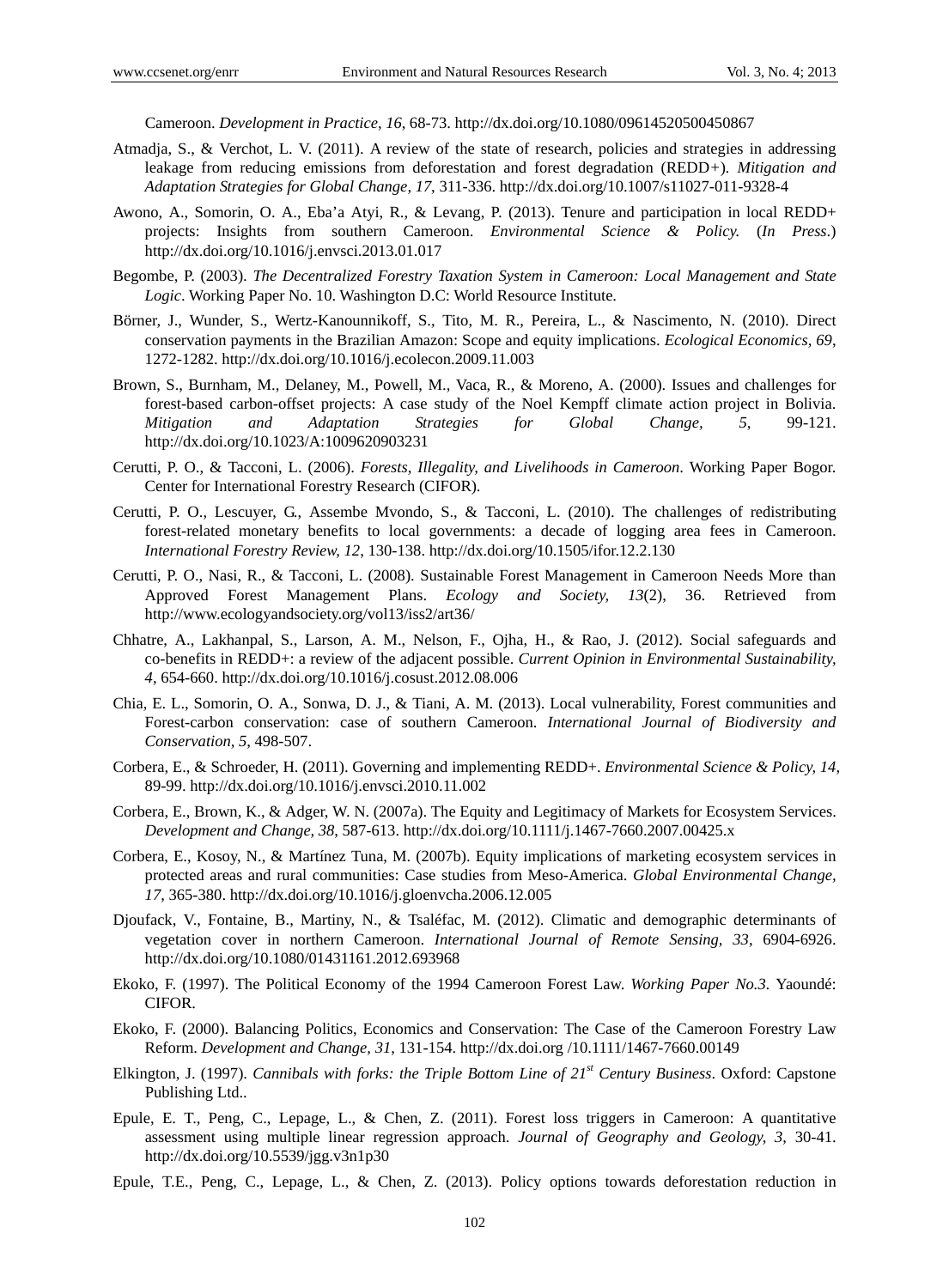Cameroon: an analysis based on a systematic approach. *Land use policy*. http://dx.doi.org/10.1016/j.landusepol.2013.09.004.

- Ezzine De Blas D., Ruiz-Pérez, M., & Vermeulen, C. (2011). Management conflicts in Cameroonian community forests. *Ecology and Society, 16*(1), 8. Retrieved from http://www.ecologyandsociety.org/vol16/iss1/art8/
- FAO. (2011). The State of Forests in the Amazon Basin, Congo Basin and Southeast Asia. *A report prepared for the Summit of the Three Rainforest Basins, Brazzaville, Republic of Congo, 31 May-3 June, 2011*. Rome: Food and Agriculture Organisation.
- Füssel, H. M. (2007). Adaptation planning for climate change: concepts, assessment approaches, and key lessons. *Sustainability Science, 2*, 265-275. http://dx.doi.org /10.1007/s11625-007-0032-y
- Gibson, L., Lee, T. M., Koh, L. P., Brook, B. W., Gardner, T. A., Barlow, J., … Sodhi, N. S. (2011). Primary forests are irreplaceable for sustaining tropical biodiversity. *Nature, 1*. http://dx.doi.org /10.1038/nature10425
- GOC. (1994). *Law No. 94-01 of 20 January 1994 to Lay Down Forestry, Wildlife and Fisheries Regulations*. Younde, Cameroon: Government of Cameroon.
- GOC. (1995). *Decree No. 95-531-PM of 23 August 1995 to Determine the Conditions for Implementation of Forestry Regulations*. Yaounde,Cameroon: Goverment of Cameroon.
- Grasso, M. (2007). A normative ethical framework in climate change. *Climatic Change, 81*, 223-246. http://dx.doi.org /10.1007/s10584-006-9158-7
- Gupta, A., Lövbrand, E., Turnhout, E., & Vijge, M. J. (2012). In pursuit of carbon accountability: the politics of REDD+ measuring, reporting and verification systems. *Current Opinion in Environmental Sustainability, 4*, 726-731. http://dx.doi.org/10.1016/j.cosust.2012.10.004
- Gupta, J. (2012). Glocal forest and REDD+ governance: win–win or lose–lose? *Current Opinion in Environmental Sustainability, 4*, 620-627. http://dx.doi.org/10.1016/j.cosust.2012.09.014
- Herold, M., & Skutsch, M. (2011). Monitoring, reporting and verification for national REDD + programmes: two proposals. *Environmental Research Letters, 6*, 014002. http://dx.doi.org/10.1088/1748-9326/6/1/014002
- Ikeme, J. (2003). Equity, environmental justice and sustainability: incomplete approaches in climate change politics. *Global Environmental Change, 13*, 195-206. http://dx.doi.org/10.1016/S0959-3780(03)00047-5
- Jagger, P., Lawlor, K., Brockhaus, M., Gebara, M. F., Sonwa, D. J., & I. A. P, R. (2012). REDD+ safeguards in national policy discourse and pilot projects. *Analysing REDD+: Challenges and choices*. Bogor, Indonesia: Center for International Forestry Research (CIFOR).
- Karsenty, A., Drigo, I. G., Piketty, M. G., & Singer, B. (2008). Regulating industrial forest concessions in Central Africa and South America*. Forest Ecology and Management, 256*, 1498-1508. http://dx.doi.org/10.1016/j.foreco.2008.07.001
- Klooster, D., & Masera, O. (2000). Community forest management in Mexico: carbon mitigation and biodiversity conservation through rural development. *Global Environmental Change, 10*, 259-272. http://dx.doi.org/10.1016/S0959-3780(00)00033-9
- Larson, A. M., & Petkova, E. (2011). An Introduction to Forest Governance, People and REDD+ in Latin America: Obstacles and Opportunities. *Forests, 2*, 86-111. http://dx.doi.org /10.3390/f2010086
- Larson, A. M., Brockhaus, M., Sunderlin, W. D., Duchelle, A., Babon, A., Dokken, T., … Huynh, T.-B. (2013). Land tenure and REDD+: The good, the bad and the ugly. *Global Environmental Change, 23*, 678-689. http://dx.doi.org/10.1016/j.gloenvcha.2013.02.014
- Lasco, R., Pulhin, F., & Sales, R. (2007). Analysis of leakage in carbon sequestration projects in forestry: a case study of upper magat watershed, Philippines. *Mitigation and Adaptation Strategies for Global Change, 12*, 1189-1211. http://dx.doi.org /10.1007/s11027-006-9059-0
- Lawson, S., & Macfaul, L. (2010) Illegal logging and related trade. *Indicators of the Global Response* (July, p. 132). London: Chatham House (The Royal Institute of International Affairs).
- Lescuyer, G., Mbarga, H. N., & Logo, P. B. (2008). Use and misuse of forest income by rural communities in Cameroon. *Forests, Trees and Livelihoods, 18*, 291-304. http://dx.doi.org /10.1080/14728028.2008.9752637
- Maniatis, D., & Mollicone, D. (2010). Options for sampling and stratification for national forest inventories to implement REDD+ under the UNFCCC. *Carbon Balance and Management, 5*, 1-14.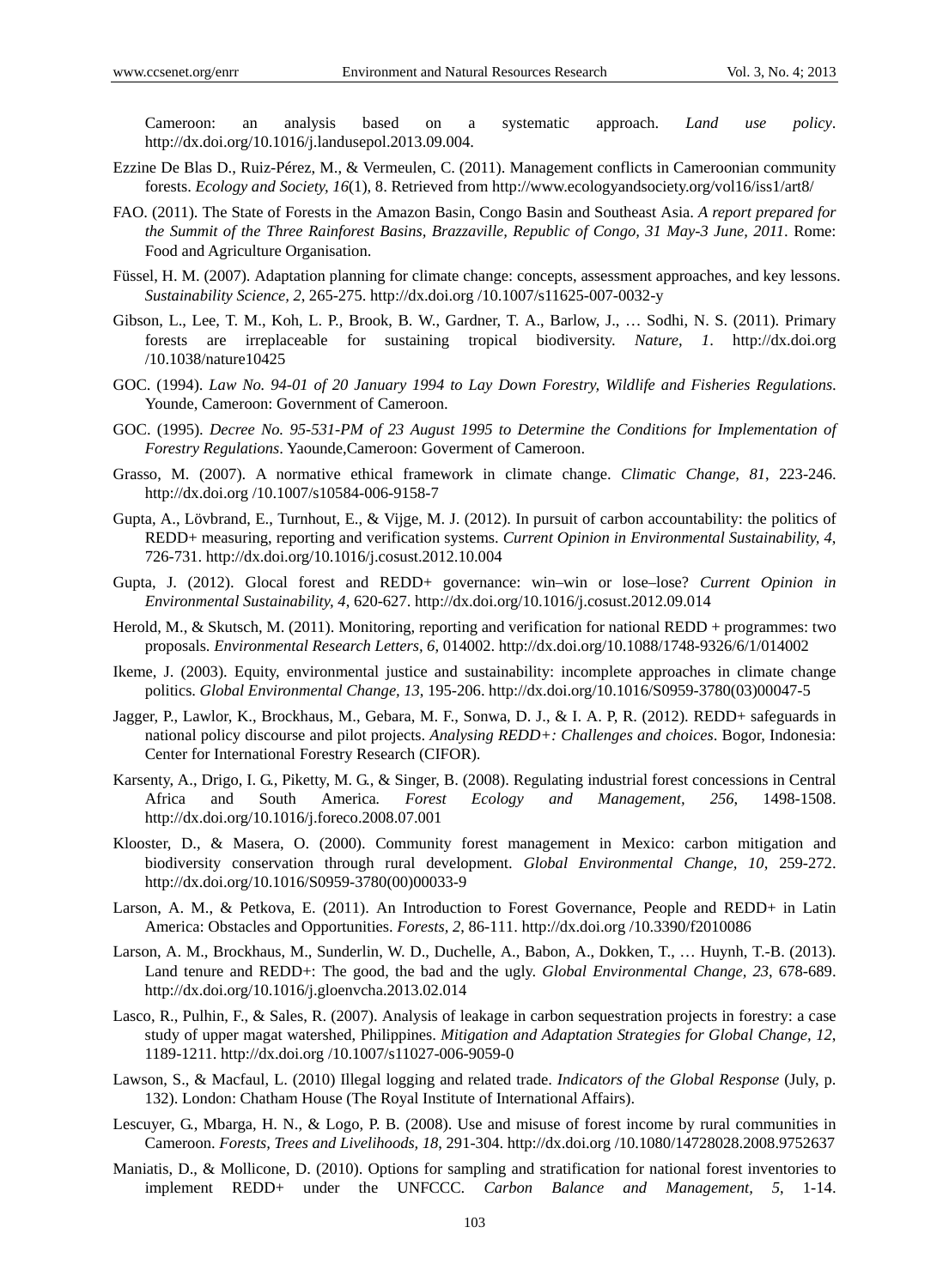http://dx.doi.org/10.1186/1750-0680-5-9

- Mcdermott, M., Mahanty, S., & Schreckenberg, K. (2012). Examining equity: A multidimensional framework for assessing equity in payments for ecosystem services. *Environmental Science & Policy*. http://dx.doi.org/10.1016/j.envsci.2012.10.006
- Medjibe, V. P., Putz, F. E., Starkey, M. P., Ndouna, A. A., & Memiaghe, H. R. (2011). Impacts of selective logging on above-ground forest biomass in the Monts de Cristal in Gabon. *Forest Ecology and Management, 262*, 1799-1806. http://dx.doi.org/10.1016/j.foreco.2011.07.014
- Mertens, B., Forni, E., & Lambin, E. F. (2001). Prediction of the impact of logging activities on forest cover : A case-study in the East province of Cameroon. *Journal of Environmental Management*, 62, 21-36. http://dx.doi.org/10.1006/jema.2001.0417
- Minang, P. A., Bressers, H. T. A., Skutsch, M. M., & Mccall, M. K. (2007). National forest policy as a platform for biosphere carbon management: the case of community forestry in Cameroon. *Environmental Science & Policy, 10*, 204-218. http://dx.doi.org/10.1016/j.envsci.2007.01.007
- MINEPDED. (2012). Cameroon Readiness Preparation Proposal. *Ministry of Environment, Nature Protection and Sustainable Development*. World Bank Forests Carbon Partnership Facility.
- MINFOF. (2009). *Manual of the procedures for the attribution and norms for the management of community forests in Cameroon (Revised version)*. Yaounde, Cameroon: Ministry of Forestry and Wildlife.
- Molua, E. L. (2012). Discourse on Climate Smart Agriculture for REDD+ Strategy in the Congo Basin. *Journal of Sustainable Development, 5*, 77-88. http://dx.doi.org/10.5539/jsd.v5n10p77
- Morrison, K., Cerutti, P. O., Oyono, P. R., & Steil, M. (2009). Broken Promises: Forest Revenue-Sharing in Cameroon. *WRI Forest Note*. Washington DC: World Resource Institute.
- Murdiyarso, D., & Skutsch, M. (2006). *Community forest management as a carbon mitigation option: case studies*. Bogor, Indonesia: Center for International Forestry Research (CIFOR).
- Murdiyarso, D., Brockhaus, M., Sunderlin, W. D., & Verchot, L. (2012). Some lessons learned from the first generation of REDD+ activities. *Current Opinion in Environmental Sustainability, 4*, 678-685. http://dx.doi.org/10.1016/j.cosust.2012.10.014
- Murray, B. C., Mccarl, B. A., & Lee, H.-C. (2004). Estimating Leakage from Forest Carbon Sequestration Programs. *Land Economics, 80*, 109-124. http://dx.doi.org/10.3368/le.80.1.109
- Nebel, G., Quevedo, L., Bredahl Jacobsen, J., & Helles, F. (2005). Development and economic significance of forest certification: the case of FSC in Bolivia. *Forest Policy and Economics, 7*, 175-186. http://dx.doi.org/10.1016/S1389-9341(03)00030-3
- Oyono, P. R. (2004). The social and organisational roots of ecological uncertainties in Cameroon forest management decentralisation model. *European Journal of Development Research, 16*, 174-191. http://dx.doi.org/10.1080/09578810410001688798
- Oyono, P. R. (2005). Profiling Local-Level Outcomes of Environmental Decentralizations: The Case of Cameroon's Forests in the Congo Basin. *Journal of Environment and Development, 14*, 317-337. http://dx.doi.org/10.1177/1070496505276552
- Oyono, P. R., Cerutti, P. O., & Morrison, K. (2009). *Forest Taxation in Post-1994 Cameroon: Distributional Mechanisms And Emerging Links With Poverty Alleviation And Equity*. Working Paper. Washington D.C World Resource Institute.
- Oyono, P. R., Kouna, C., & Mala, W. (2005). Benefits of forests in Cameroon. Global structure, issues involving access and decision-making hiccoughs. *Forest Policy and Economics, 7*, 357-368. http://dx.doi.org/10.1016/S1389-9341(03)00072-8
- Oyono, P. R., Ribot, J. C., & Larson, A. M. (2006). Green and Black Gold in Rural Cameroon: Natural Resources for Local Governance, Justice and Sustainability. *Working Paper No. 22*. Washington D.C: World Resource Institute.
- Oyono, P. R., Ribot, J. C., Assembe, S., & Logo, P. B. (2007). Improving Decentralised Forest Management in Cameroon: Options and Opportunities from Ten Years of Experience. *Governance Brief, 33*. CIFOR.
- Palmer Fry, B. (2011). Community forest monitoring in REDD+: the 'M' in MRV? *Environmental Science & Policy, 14*, 181-187. http://dx.doi.org/10.1016/j.envsci.2010.12.004